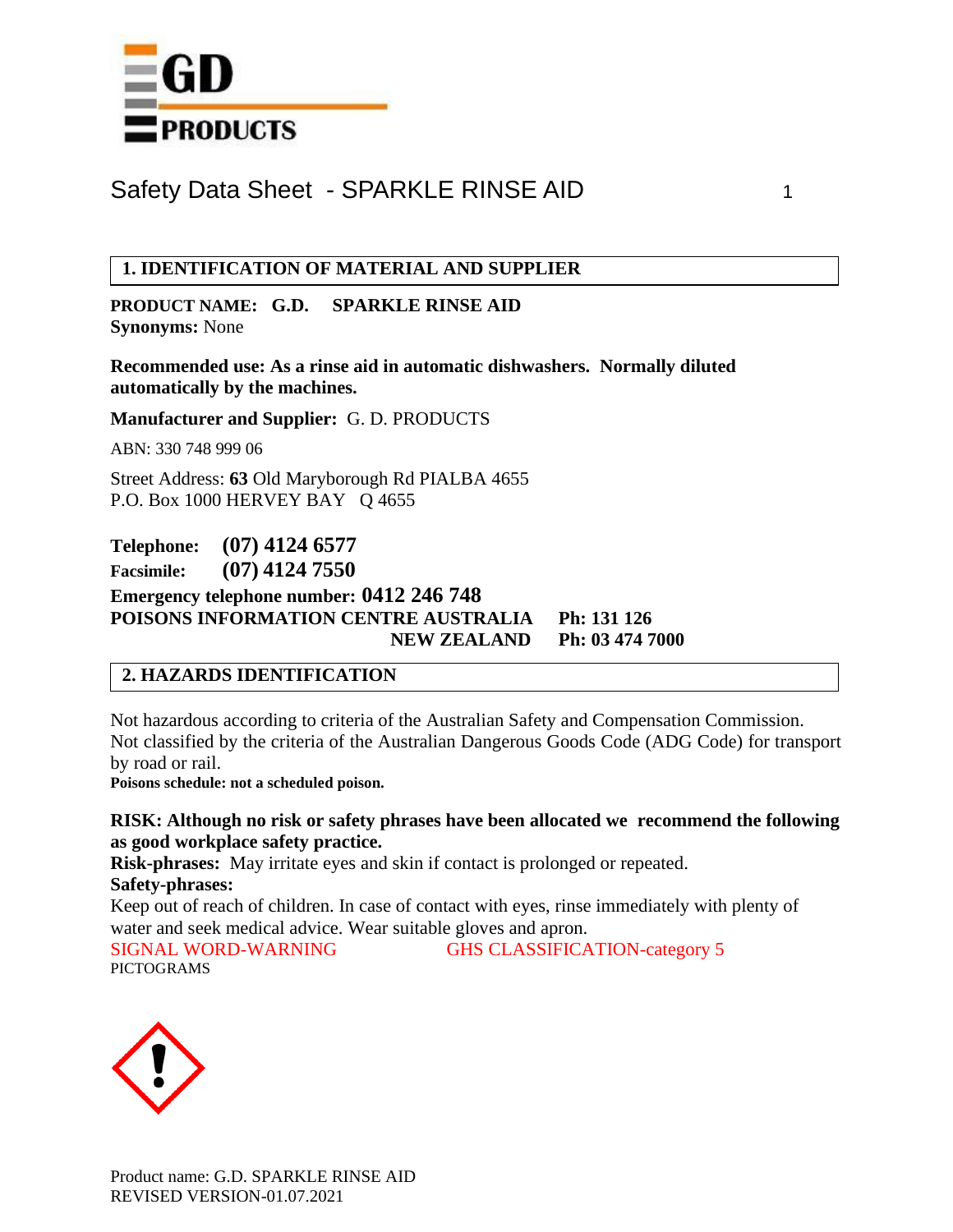

### **3. COMPOSITION/INFORMATION ON INGREDIENTS**

| <b>CHEMICAL ENTITY</b>                           | CAS No    | <b>PROPORTION W/V %</b> |
|--------------------------------------------------|-----------|-------------------------|
| Water                                            | 7332-18-5 | >60                     |
| Other ingredients determined to be non hazardous |           | to 100%                 |

### **4. FIRST AID MEASURES**

**Ingestion:** Immediately rinse mouth with water. Do NOT induce vomiting. If available, give large quantity of water. Obtain medical attention.

**Eye contact:** Immediately flush with lukewarm, gently flowing water for 15 minutes. Remove contact lenses if present. Obtain medical attention**.**

#### **Skin contact:**

Flush with water until skin is no longer slippery. Obtain medical assistance if symptoms persist.

#### **Inhalation:**

If inhaled, remove from contaminated area. Give mouth-to-mouth resuscitation. Resuscitate in a well-ventilated area. Obtain medical attention immediately if there is difficulty in breathing.

#### **Notes to physician:**

Suggest intubation and gastric larvage if there are any adverse effects on the gastrointestinal system.

## **5. FIRE FIGHTING MEASURES**

### **Suitable extinguishing media:**

If material is involved in a major fire use water fog (or if unavailable fine water spray) to keep drums cool. Use foam, dry agent (carbon dioxide, dry chemical powder) to extinguish fires.

### **Specific hazards:**

Small amounts of CO and CO2 may be generated in large fires. Wear suitable protective gear in this case.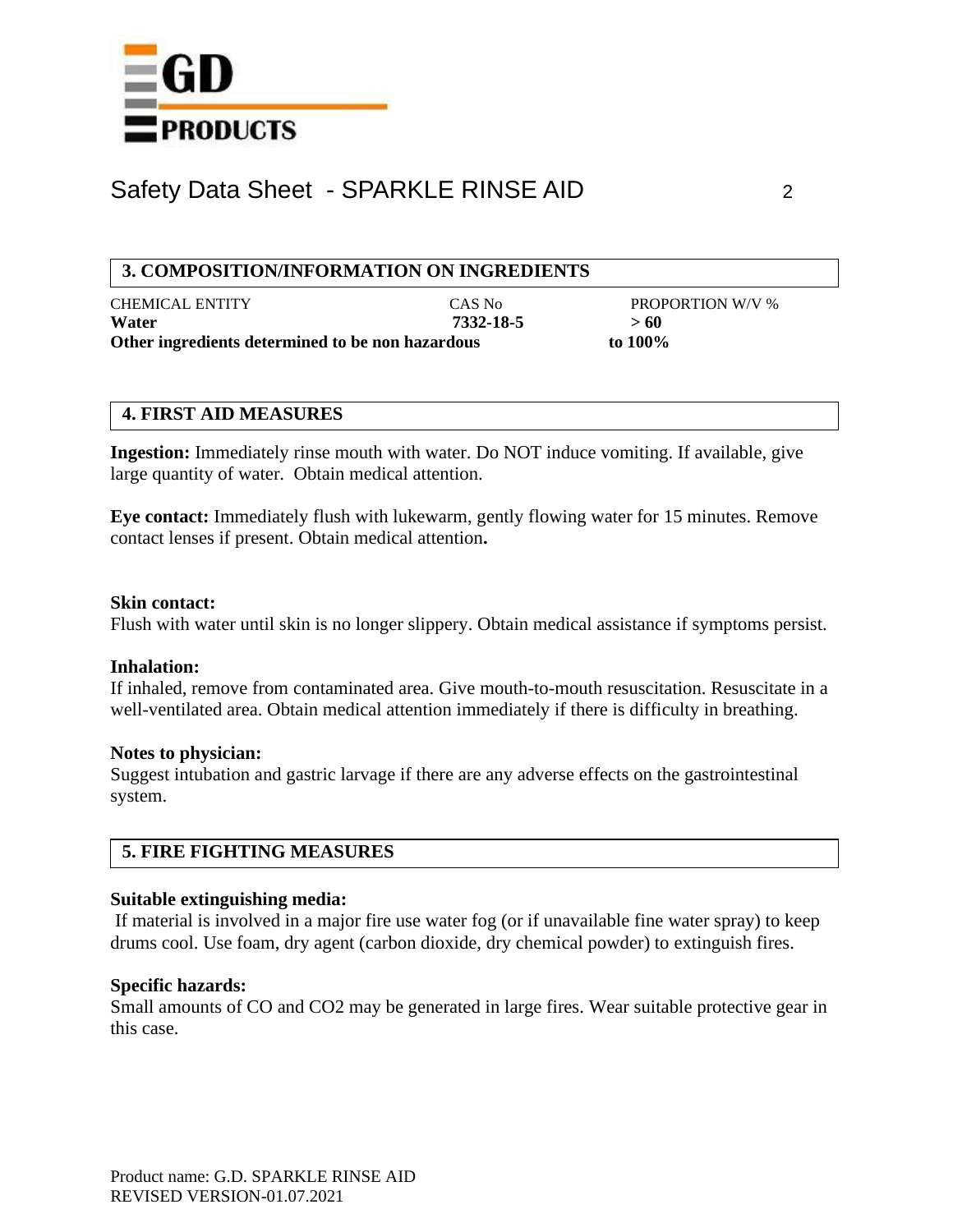

## **6. ACCIDENTAL RELEASE MEASURES**

### **Personal Precautions, Protective Equipment and emergency procedures**

Clean up spill promptly, to avoid accidents. Cover with absorbent material to remove excess Wear full protective gear to prevent skin contact. If small amounts, absorb into diatomaceous earth, sand, earth.

If larger amounts, contain liquid to prevent run off. Transfer to plastic containers using plastic scoops and funnels.

## **7. HANDLING AND STORAGE**

### **Precautions for safe handling:**

Wear water resistant clothing, boots and gloves with eye protection. Avoid skin and eye contact. Handle using good industrial hygiene practices. Wash contaminated clothing and washable equipment before storage or re-use.

### **Storage:**

Store according to local, State or Federal regulations as applicable. Keep out of reach of children. Store in a cool, dry place and out of direct sunlight. Store away from foodstuffs. Keep containers closed when not in use.

## **8. EXPOSURE CONTROLS/PERSONAL PROTECTION**

### **National occupational exposure limits:**

No value assigned for this specific material by the National Occupational Health and Safety commission (NOHSC). Use TWA of 10 mg/Cubic metre as a maximum as for nuisance mists. As published by the National Health and Safety commission (NOHSC).

Exposure Standard (TWA) is the time –weighted average airborne concentration over an eight hour working day, for a five day week over an entire working life. According to current knowledge these concentrations should neither impair the health of, nor cause undue discomfort to nearly all workers.

These exposure standards are guides to be used in the control of occupational health hazards. All atmospheric contamination should be kept to as low a level as is workable. Exposure standards should not be used as fine dividing lines between safe and dangerous concentrations of chemicals. They are not a measure of relative toxicity

## **Engineering measures:**

Control to below quoted Exposure Standards. Use with local exhaust ventilation. Keep containers closed when not in use. Do not smoke.

### **Personal protection equipment:**

Avoid contact. Gloves and plastic apron if risk of splashes. Always wash hands before smoking, eating, drinking or using the toilet. Wash contaminated clothing and other protective equipment before storage or re-use.

Product name: G.D. SPARKLE RINSE AID REVISED VERSION-01.07.2021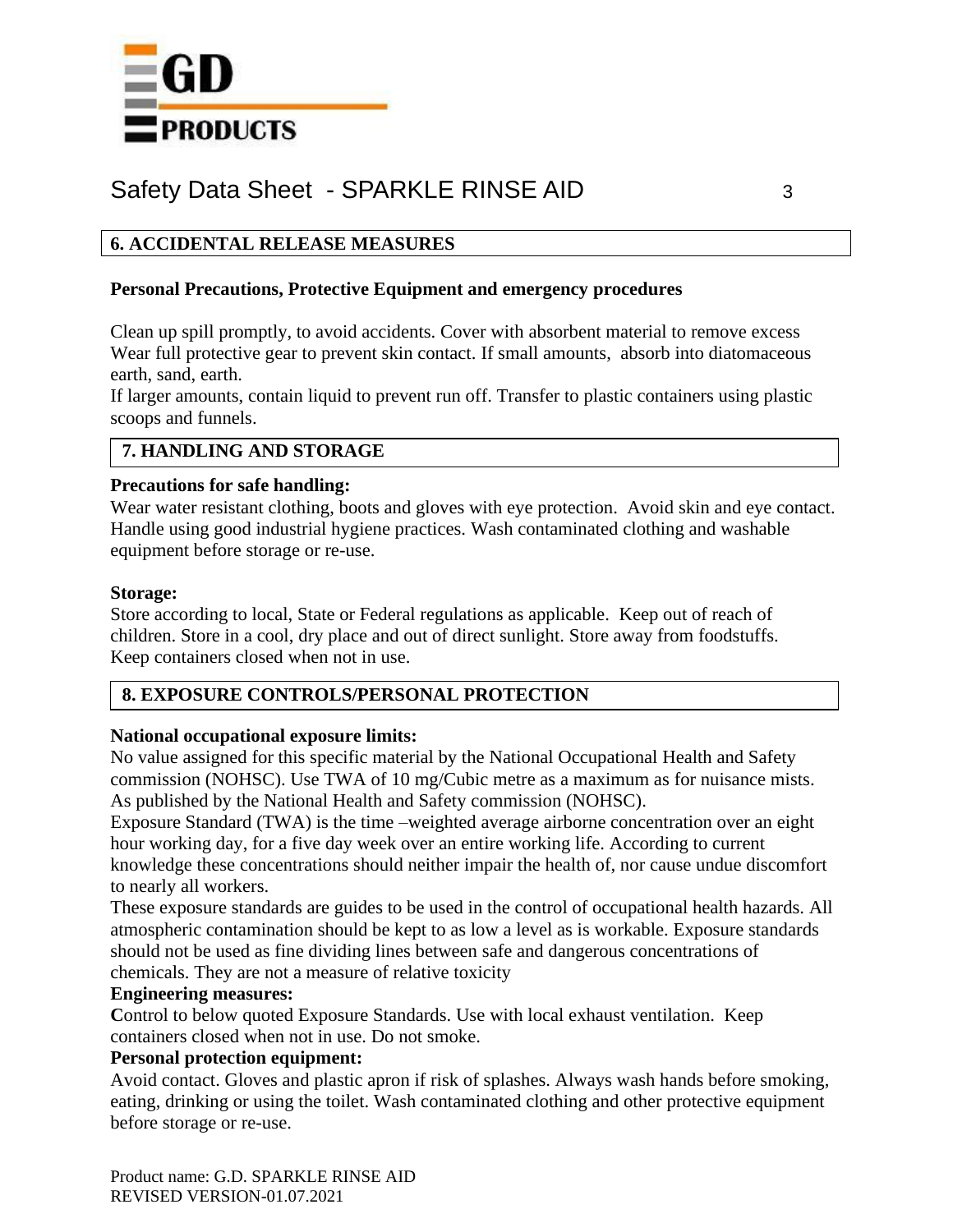

## **9. PHYSICAL AND CHEMICAL PROPERTIES**

**Form/Colour/Odour: liquid, Green, transparent with almost no odour. Solubility: completely miscible with water. Specific gravity (20°C): 1.00 pH as supplied @ 25ºC : 6 - 8. Melting point (C):**  $< 0$  **Rel. Vapour density (air=1):** N/D **Flash Point (°C) Closed cup: not flammable Boiling Point (°C): approx 100 Vapour Pressure (20°C)mm Hg: N/D Decomposition Point (°C): >50 Flammability Limits (%): not applicable**

 $N/D$  = not determined.  $N/R$  = not relevant.

## **10. STABILITY AND REACTIVITY**

### **Stability:**

Does not polymerise. Keep containers in a cool dry place and closed when not in use to prevent loss of active constituents.

## **11. TOXICOLOGICAL INFORMATION**

No adverse effects expected if the product is handled in accordance with this Safety Data Sheet and the product label. Symptoms may arise if the product is mishandled

### **Acute Effects:**

**Ingestion**: May irritate the digestive system.

**Eye contact: May i**rritate eyes.

**Skin contact:** May cause irritation to skin. Prolonged or repeated contact may lead to contact dermatitis by defatting the skin.

**Inhalation:** May cause irritation to the nose, throat and the respiratory tract.

#### **Long Term Effects:**

Poison Information Centres in each State capital city can provide additional assistance for Scheduled Poisons: Phone: Australia - 13 1126.

### **Acute toxicity/Chronic toxicity**:

The major health hazard is defatting of the skin. LD50 (oral rat) not determined.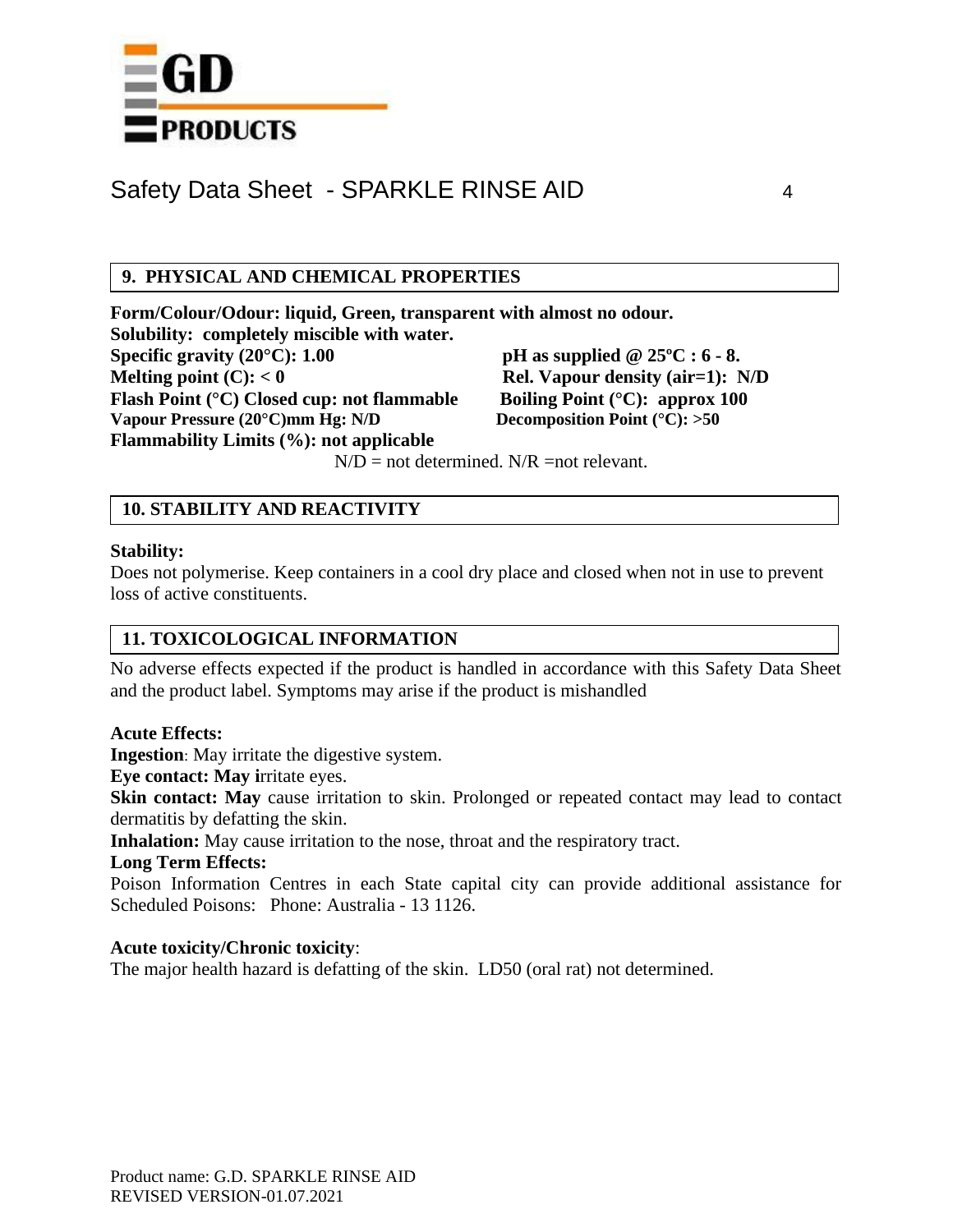

## **12. ECOLOGICAL INFORMATION**

**Ecotoxicity:** Avoid release to the aquatic environment. May be fed to septic systems.

**Persistence/Degradability:** Not expected to be persistent in the natural environment. Surfactant/s present are biodegradable to Australian Standards.

**Mobility:** Expected to be mobile in the aquatic environment.

## **13. DISPOSAL CONSIDERATIONS**

**Disposal methods:** Large empty containers should be forwarded to an approved agent for recycling. Small containers should be tripple rinsed and sent to recycling or local waste disposal. Refer to State/Territory Land Waste Management Authority if in doubt.

## **14. TRANSPORTATION INFORMATION**

Not classified by the criteria of the Australian Dangerous Goods Code (ADG Code) for transport by road or rail.

**UN No: not applicable. Proper Shipping Name: not applicable. Segregation Dangerous Goods: no special requirements.**

## **15. REGULATORY INFORMATION**

### **Poisons Schedule: Not a scheduled poison.**

All of the constituents of this material are listed in the Australian Inventory of Chemical Substances.

**UN No: Not applicable. Proper Shipping Name: Not applicable.**